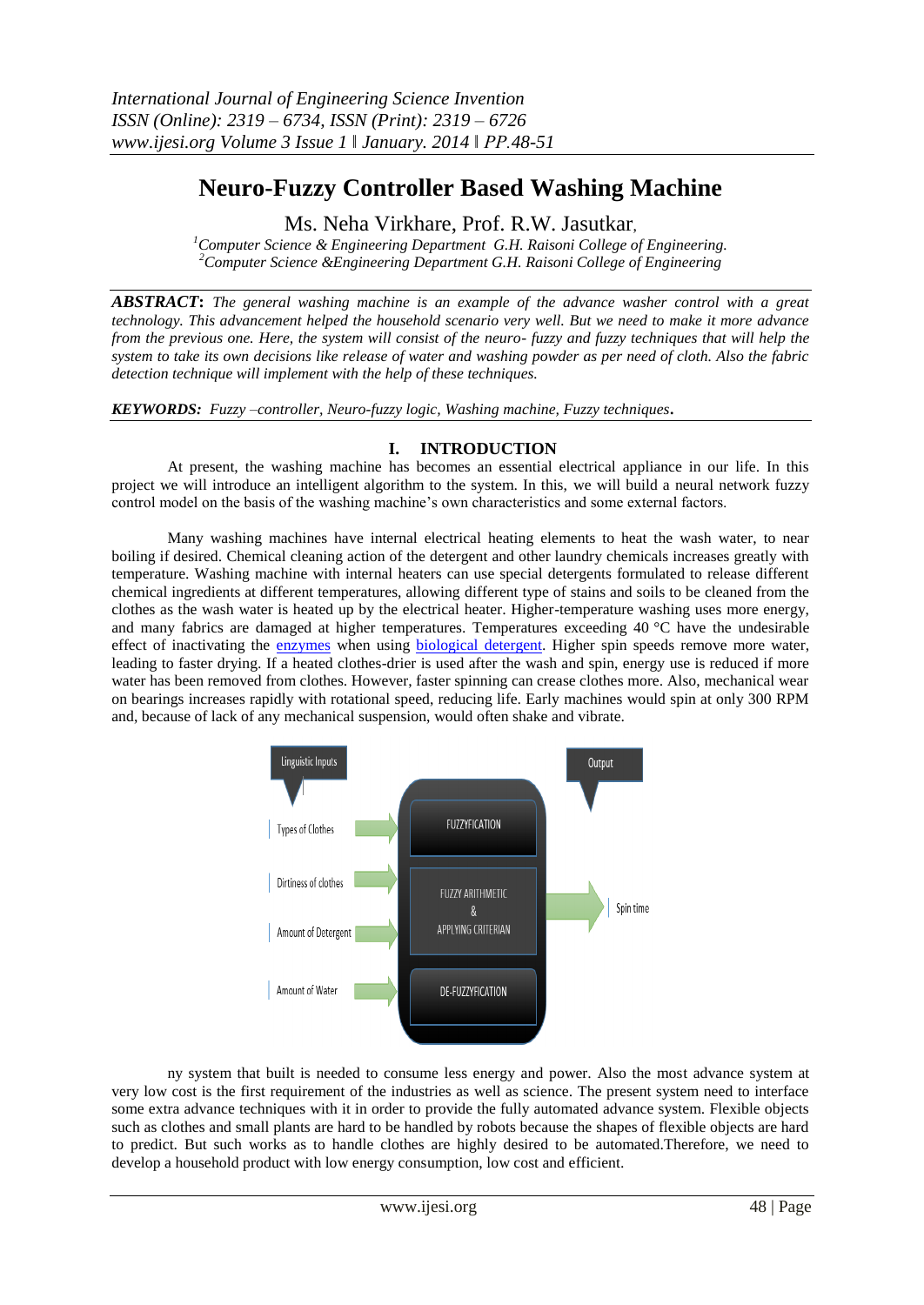## **II. SYSTEM OVERVIEW**

## **A. ARCHITECTURE**

The washing process uses energy, which can be subdivided into heating, mechanical action and pumping. The amount of energy used for heating is influenced by the amount of water, the wash load, the temperature of the cold water inlet and the temperature to be reached. The energy used for mechanical action depends on the total wash time. The energy use for pumping is in general fixed in the wash programme.During the washing process the energy used to heat the water also flows to other parts of the machine, for example the steel drum, the glass door and the wash load, and part is lost to the environment. Figure 2.1: Block diagram of Proposed Architecture



The amount of energy that is lost to the environment depends on a number of variables, among which the insulation of the machine, the duration of the cycle, the ambient temperature and the temperature of the heated water. Future energy savings are expected through efficient motor technology, lower washing temperature, increased load capacity, rinsing phase optimization and sophisticated electronic controls.

#### **III. KEY PARAMETERS**

Load Auto Sensor: This sensor will use to determine the size of a load of dirty clothes, and then add the appropriate amount of water to the washing machine.

Automatic Temperature Control: It adjust the water to the correct temperature for the cycle you are using. Automatic Dispensers: Automatic dispensers for bleach, detergent at the appropriate time in the cycle. Fuzzy Control: It will contain load sensors, which indicates the water and detergent amount that is required. Neuro-fuzzy Control: It features sensors that automatically detects the fabric type and determine the detergent and water needed.

## **IV. IMPLEMENTATION**

Here, a group of optical sensors is used in order to sense the load as well the other factors of the washing machine like dirt, fabric type, temperature of water and many more. According to these sensors output the automatic dispenser of washing powder and water will release. An optical sensor is a device that converts light rays into electronic signals. It measures the physical quantity of light and translates it into a form read by the instrument. The features of an optical sensor are its ability to measure the changes from one or more light beams.A washing machine includes an optical sensor for detecting a light permeability of detergent solution and rinse water in a washer tank. The optical sensor includes a light emitting element and a light receiving element. A microprocessor (Fuzzy Controller) is provided for controlling a luminous intensity of the light emitted from the light emitting element.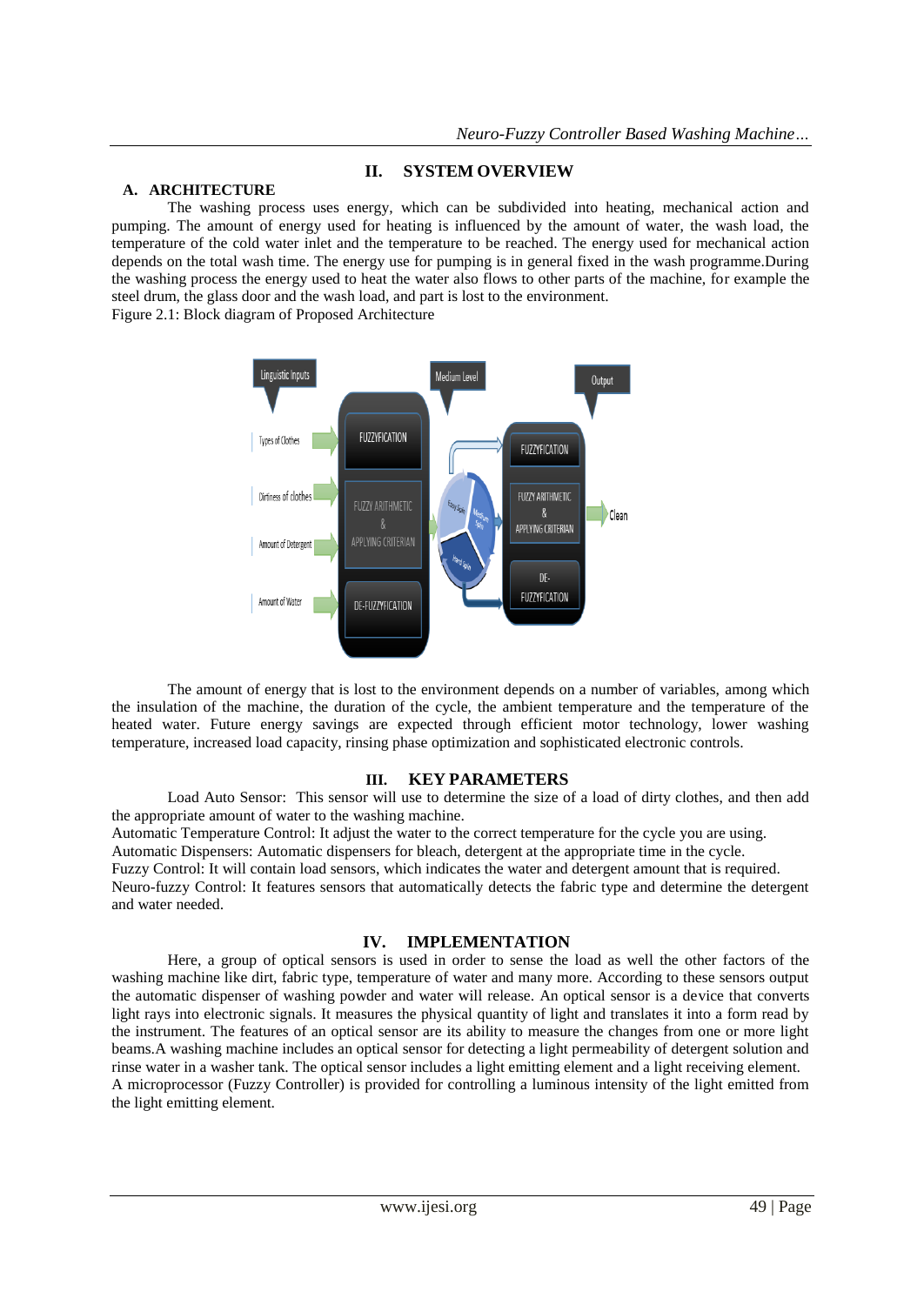#### **V. WORKING OF SENSOR**

The working of the sensors is not a matter of concern. We assume that we have these inputs at our hand.

1. The degree of dirt is determined by the transparency of the wash water. The dirtier the clothes, less transparent the water being analyzed by the sensors is.

2. Type of dirt determines the quality of dirt. Greasy cloths, for example, take longer for water transparency to reach transparency because grease is less soluble in water than other forms of dirt. Type of dirt is determined by the time of saturation.

Saturation is a point, at which there is no more appreciable change in the color of the water. Unfortunately, there is no easy way to formulate a precise mathematical relationship between volume of clothes and dirt and the length of wash time required. Because the input/output relationship is not clear, the design of a washing machine controller has not in the past lent itself to traditional methods of control design. We address this design problem using fuzzy logic. Fuzzy logic has been used because a fuzzy logic controlled washing machine controller gives the correct wash time even though a precise model of the input/output relationship is not available.

#### **VI. NEURAL AND FUZZY**

Regularization modifies the network's performance function (the measure of error that the training process minimizes). By including the sizes of the weights and biases, regularization produces a network that performs well with the training data and exhibits smoother behavior when presented with new data. Early stopping uses two different data sets: the training set, to update the weights and biases, and the validation set, to stop training when the network begins to over fit the data.

The strength of neuro-fuzzy systems involves two contradictory requirements in fuzzy modeling: interpretability versus accuracy. In practice, one of the two properties prevails. The neuro-fuzzy in fuzzy modeling research field is divided into two areas: linguistic fuzzy modeling that is focused on interpretability and precise fuzzy modeling.

**VII. SOFTWARE**

#### **Matlab**

MATLABis a high-level language and interactive environment for numerical computation, visualization, and programming. Using MATLAB, you can analyze data, develop algorithms, and create models and applications.

The language, tools, and built-in math functions enable you to explore multiple approaches and reach a solution faster than with spreadsheets or traditional programming languages.

Type of Dirtiness VS Degree of Dirtiness

|        | notGreasy      | medium1 | greasy |
|--------|----------------|---------|--------|
| small  | <b>Vshort</b>  | midium  | long   |
| medium | <b>Ishort</b>  | midium  | llong  |
| large  | <b>Imidium</b> | long    | Vlong  |

**Rules in Matlab**

| 1 1 1 1 1<br>2 2 3 1 1<br>3 3 5 1 1<br>12311<br>13311 |                        |
|-------------------------------------------------------|------------------------|
|                                                       |                        |
|                                                       |                        |
|                                                       |                        |
|                                                       |                        |
|                                                       |                        |
| 2 1 2 1 1                                             |                        |
| 2 3 4 1 1                                             |                        |
| 3 1 2 1 1                                             |                        |
|                                                       | 32411                  |
|                                                       | a=addrule(a,rulelist); |